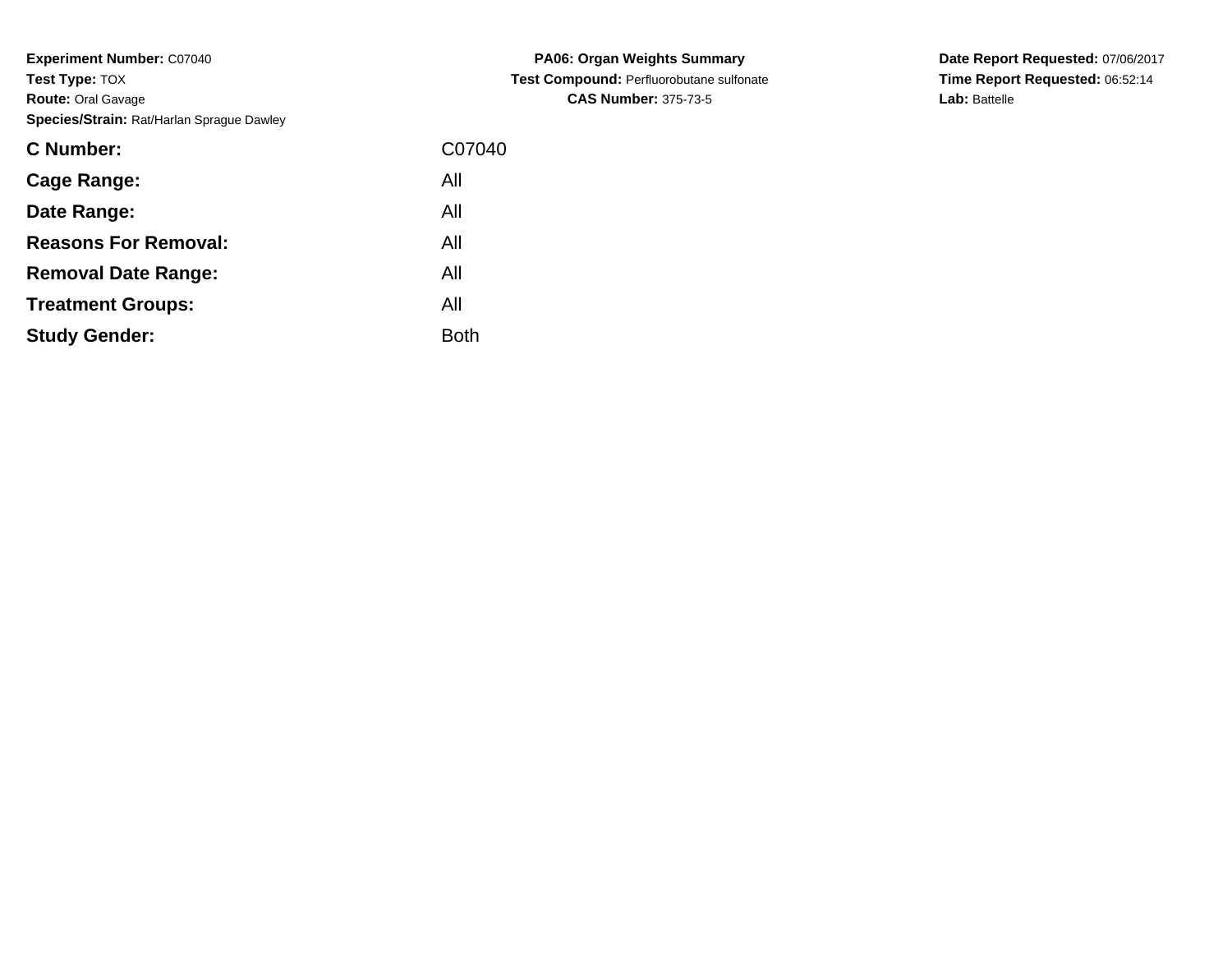**Experiment Number:** C07040**Test Type:** TOX **Route:** Oral Gavage**Species/Strain:** Rat/Harlan Sprague Dawley

## **PA06: Organ Weights Summary Test Compound:** Perfluorobutane sulfonate**CAS Number:** 375-73-5

|                   |                                                                                                           | <b>Treatment Groups (mg/kg/day)</b> |                                          |                                     |                            |                          |                                                                                                                   |                          |           |                                            |            |                                                             |                                                                                               |                          |                                                     |  |  |
|-------------------|-----------------------------------------------------------------------------------------------------------|-------------------------------------|------------------------------------------|-------------------------------------|----------------------------|--------------------------|-------------------------------------------------------------------------------------------------------------------|--------------------------|-----------|--------------------------------------------|------------|-------------------------------------------------------------|-----------------------------------------------------------------------------------------------|--------------------------|-----------------------------------------------------|--|--|
| Terminal Body Wt. | 0                                                                                                         |                                     |                                          | 62.6                                |                            |                          | 125                                                                                                               |                          |           |                                            | 250        |                                                             | 500                                                                                           |                          |                                                     |  |  |
|                   | 341.5                                                                                                     | ± 6.9                               | (10)                                     | 335.2                               | ±7.5                       | (10)                     | 349.0                                                                                                             | ± 8.7                    | (10)      | 348.2                                      | ± 9.4      | (10)                                                        | 317.4                                                                                         | $\pm$ 6.0                | (10)                                                |  |  |
|                   |                                                                                                           |                                     |                                          |                                     |                            |                          |                                                                                                                   |                          |           |                                            |            |                                                             |                                                                                               |                          |                                                     |  |  |
| Absolute (g)      | $0.0218 \pm 0.0008$ (10) *                                                                                |                                     | $0.0196 \pm 0.0009$ (10)                 |                                     | $0.0182 \pm 0.0013$ (10) * |                          |                                                                                                                   |                          |           |                                            |            |                                                             |                                                                                               |                          |                                                     |  |  |
| Relative (mg/g)   | 0.06                                                                                                      |                                     | (10)                                     | 0.06                                |                            |                          | 0.05                                                                                                              | ± 0.00                   | $(10)$ ** | 0.05                                       |            | $(10)^{*}$                                                  | 0.06                                                                                          | ± 0.00                   | (10)                                                |  |  |
|                   |                                                                                                           |                                     |                                          |                                     |                            |                          |                                                                                                                   |                          |           |                                            |            |                                                             |                                                                                               |                          |                                                     |  |  |
| Absolute (g)      | 1.22                                                                                                      | ± 0.03                              | $(10)$ *                                 | 1.15                                | ± 0.04                     | (10)                     | 1.19                                                                                                              | ± 0.03                   | (10)      | 1.20                                       | ± 0.03     | (10)                                                        | 1.07                                                                                          | ± 0.02                   | $(10)$ **                                           |  |  |
| Relative (mg/g)   | 3.56                                                                                                      | ± 0.04                              | (10)                                     | 3.42                                | $\pm$ 0.06                 | (10)                     | 3.41                                                                                                              | $\pm$ 0.06               | (10)      | 3.46                                       | $\pm$ 0.03 | (10)                                                        | 3.36                                                                                          | ± 0.06                   | $(10)^*$                                            |  |  |
|                   |                                                                                                           |                                     |                                          |                                     |                            |                          |                                                                                                                   |                          |           |                                            |            |                                                             |                                                                                               |                          |                                                     |  |  |
| Absolute (g)      | 1.00                                                                                                      | ± 0.04                              | $(10)$ **                                | 0.98                                | $\pm 0.03$                 | (10)                     | 1.05                                                                                                              | ± 0.03                   | (10)      | 1.07                                       | ± 0.03     | (10)                                                        | 1.11                                                                                          | ± 0.03                   | $(10)$ *                                            |  |  |
| Relative (mg/g)   | 2.93                                                                                                      | ± 0.06                              | $(10)$ **                                | 2.93                                | ± 0.05                     | (10)                     | 3.01                                                                                                              | $\pm$ 0.07               | (10)      | 3.07                                       | ± 0.04     | (10)                                                        | 3.49                                                                                          | ± 0.08                   | $(10)$ **                                           |  |  |
|                   |                                                                                                           |                                     |                                          |                                     |                            |                          |                                                                                                                   |                          |           |                                            |            |                                                             |                                                                                               |                          |                                                     |  |  |
| Absolute (g)      | 12.06                                                                                                     | ± 0.46                              | $(10)$ **                                | 13.40                               | ± 0.42                     | (10)                     | 15.30                                                                                                             | $\pm$ 0.53               | $(10)$ ** | 17.99                                      | $\pm$ 0.78 | $(10)$ **                                                   | 18.52                                                                                         | ± 0.40                   | $(10)$ **                                           |  |  |
| Relative (mg/g)   | 35.23                                                                                                     | ± 0.79                              | $(10)$ **                                | 39.90                               | ± 0.48                     | $(10)$ **                | 43.78                                                                                                             | ± 0.75                   | $(10)$ ** | 51.48                                      | ± 0.88     | $(10)$ **                                                   | 58.33                                                                                         | ± 0.43                   | $(10)$ **                                           |  |  |
|                   |                                                                                                           |                                     |                                          |                                     |                            |                          |                                                                                                                   |                          |           |                                            |            |                                                             |                                                                                               |                          |                                                     |  |  |
| Absolute (g)      | 2.00                                                                                                      | ± 0.08                              | (10)                                     | 2.12                                | ± 0.16                     | (10)                     | 2.20                                                                                                              | ± 0.13                   | (10)      | 2.32                                       | ± 0.10     | (10)                                                        | 1.97                                                                                          | ± 0.12                   | (10)                                                |  |  |
| Relative (mg/g)   | 5.90                                                                                                      | ± 0.30                              | (10)                                     | 6.35                                | $\pm 0.49$                 | (10)                     | 6.32                                                                                                              | ± 0.36                   | (10)      | 6.67                                       | $\pm$ 0.22 | (10)                                                        | 6.20                                                                                          | ± 0.36                   | (10)                                                |  |  |
|                   |                                                                                                           |                                     |                                          |                                     |                            |                          |                                                                                                                   |                          |           |                                            |            |                                                             |                                                                                               |                          |                                                     |  |  |
| Absolute (g)      |                                                                                                           | ± 0.023                             | $(10)*$                                  |                                     |                            | (10)                     |                                                                                                                   |                          |           |                                            |            | (10)                                                        |                                                                                               | ± 0.029                  | (10)                                                |  |  |
| Relative (mg/g)   | 1.95                                                                                                      | ± 0.04                              | (10)                                     | 2.06                                | ± 0.05                     | (10)                     | 2.00                                                                                                              | $\pm$ 0.06               | (10)      | 1.86                                       | $\pm$ 0.06 | (10)                                                        | 1.89                                                                                          | $\pm$ 0.08               | (10)                                                |  |  |
|                   |                                                                                                           |                                     |                                          |                                     |                            |                          |                                                                                                                   |                          |           |                                            |            |                                                             |                                                                                               |                          |                                                     |  |  |
| Absolute (g)      |                                                                                                           |                                     | $(10)*$                                  |                                     |                            |                          |                                                                                                                   |                          |           |                                            |            | (10)                                                        |                                                                                               | ± 0.031                  | (10)                                                |  |  |
| Relative (mg/g)   | 5.25                                                                                                      | $\pm$ 0.06                          | $(10)$ **                                | 5.23                                | $\pm 0.10$                 | (10)                     | 5.18                                                                                                              | ± 0.10                   | (10)      | 5.21                                       | ± 0.09     | (10)                                                        | 6.00                                                                                          | $\pm$ 0.08               | $(10)$ **                                           |  |  |
|                   |                                                                                                           |                                     |                                          |                                     |                            |                          |                                                                                                                   |                          |           |                                            |            |                                                             |                                                                                               |                          |                                                     |  |  |
| Absolute (g)      | 0.417                                                                                                     |                                     | $(10)$ **                                |                                     |                            |                          | 0.429                                                                                                             | ± 0.021                  | (10)      |                                            |            | (10)                                                        |                                                                                               | $\pm$ 0.015 (10) **      |                                                     |  |  |
| Relative (mg/g)   | 1.22                                                                                                      | ± 0.07                              | $(10)$ **                                | 1.17                                | $\pm 0.03$                 | (10)                     | 1.23                                                                                                              | $\pm$ 0.06               | (10)      | 1.12                                       |            | (10)                                                        | 0.94                                                                                          | ± 0.04                   | $(10)$ **                                           |  |  |
|                   |                                                                                                           |                                     |                                          |                                     |                            |                          |                                                                                                                   |                          |           |                                            |            |                                                             |                                                                                               |                          |                                                     |  |  |
| Absolute (g)      |                                                                                                           |                                     |                                          |                                     |                            |                          |                                                                                                                   | $0.0282 \pm 0.0018$ (10) |           |                                            |            |                                                             |                                                                                               | $0.0254 \pm 0.0012$ (10) |                                                     |  |  |
| Relative (mg/g)   | 0.08                                                                                                      | $\pm 0.00$                          | (10)                                     | 0.08                                |                            |                          | 0.08                                                                                                              | ± 0.00                   | (10)      | 0.08                                       |            | (10)                                                        | 0.08                                                                                          | ± 0.00                   | (10)                                                |  |  |
|                   | R. Adrenal gland<br>Heart<br>R. Kidney<br>Liver<br>Lung<br>Spleen<br>R. Testis<br>Thymus<br>Thyroid gland |                                     | $\pm 0.00$<br>0.667<br>$1.789 \pm 0.027$ | ± 0.026<br>$0.0279 \pm 0.0011$ (10) |                            | $\pm 0.00$<br>$\pm 0.00$ | (10)<br>$0.690 \pm 0.023$<br>$1.750 \pm 0.043$ (10)<br>$0.394 \pm 0.018$ (10)<br>$0.0279 \pm 0.0015$ (10)<br>(10) | <b>Males</b>             | 0.698     | $\pm 0.033$ (10)<br>$1.803 \pm 0.042$ (10) |            | $\pm 0.00$<br>$0.647 \pm 0.024$<br>$\pm 0.04$<br>$\pm 0.00$ | $0.0188 \pm 0.0008$ (10)<br>$1.814 \pm 0.064$<br>$0.390 \pm 0.019$<br>$0.0267 \pm 0.0010(10)$ |                          | $0.0187 \pm 0.0007$ (10)<br>0.601<br>1.901<br>0.300 |  |  |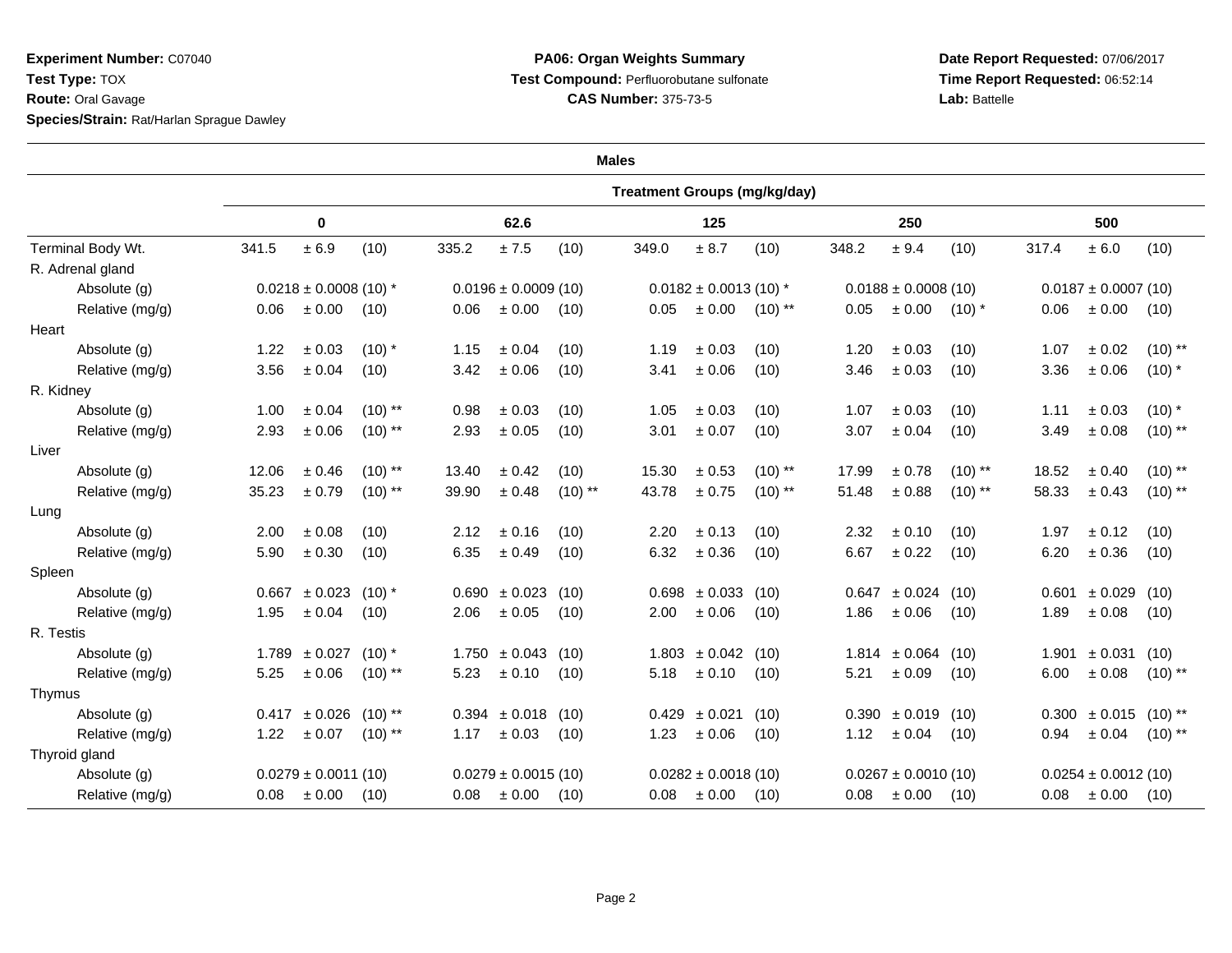**Experiment Number:** C07040**Test Type:** TOX **Route:** Oral Gavage**Species/Strain:** Rat/Harlan Sprague Dawley

## **PA06: Organ Weights Summary Test Compound:** Perfluorobutane sulfonate**CAS Number:** 375-73-5

|                   | <b>Females</b>           |                                      |                          |                         |                          |            |                         |                        |          |                         |                       |          |                        |                                    |                        |                         |  |                       |           |
|-------------------|--------------------------|--------------------------------------|--------------------------|-------------------------|--------------------------|------------|-------------------------|------------------------|----------|-------------------------|-----------------------|----------|------------------------|------------------------------------|------------------------|-------------------------|--|-----------------------|-----------|
|                   |                          | <b>Treatment Groups (mg/kg/day)</b>  |                          |                         |                          |            |                         |                        |          |                         |                       |          |                        |                                    |                        |                         |  |                       |           |
|                   | 0                        |                                      | 62.6                     |                         |                          | 125        |                         |                        | 250      |                         |                       | 500      |                        |                                    | 1000                   |                         |  |                       |           |
| Terminal Body Wt. | 230.2                    | $\pm$ 3.6                            | $(10)$ ** 229.5          |                         | ± 3.1                    | (10)       | 223.8                   | $\pm$ 3.6              | (10)     | 224.3                   | ± 2.7                 | (9)      | 212.5                  | ± 3.7                              | $(9)$ **               | 198.0                   |  | ± 32.6                | $(2)$ **  |
| R. Adrenal gland  |                          |                                      |                          |                         |                          |            |                         |                        |          |                         |                       |          |                        |                                    |                        |                         |  |                       |           |
| Absolute (g)      | $0.0565 \pm 0.0260$ (10) |                                      | $0.0319 \pm 0.0008$ (10) |                         | $0.0277 \pm 0.0020$ (10) |            | $0.0317 \pm 0.0015$ (9) |                        |          | $0.0280 \pm 0.0012$ (9) |                       |          |                        |                                    | $0.0320 \pm 0.0030(2)$ |                         |  |                       |           |
| Relative (mg/g)   | 0.24                     | ± 0.11                               | (10)                     | 0.14                    | ± 0.00                   | (10)       | 0.12                    | ± 0.01                 | (10)     | 0.14                    | ± 0.01                | (9)      | 0.13                   | $\pm 0.01$                         | (9)                    | 0.16                    |  | ± 0.01                | (2)       |
| Heart             |                          |                                      |                          |                         |                          |            |                         |                        |          |                         |                       |          |                        |                                    |                        |                         |  |                       |           |
| Absolute (g)      | 0.86                     | $\pm$ 0.02                           | $(10)$ **                | 0.86                    | ± 0.02                   | (10)       | 0.84                    | ± 0.02                 | (10)     | 0.80                    | ± 0.02                | (9)      | 0.78                   | $\pm 0.02$                         | $(9) *$                | 0.70                    |  | ± 0.05                | $(2)$ **  |
| Relative (mg/g)   | 3.73                     | $\pm$ 0.08                           | (10)                     | 3.75                    | $\pm$ 0.07               | (10)       | 3.76                    | ± 0.07                 | (10)     | 3.56                    | $\pm$ 0.07            | (9)      | 3.68                   | $\pm$ 0.09                         | (9)                    | 3.59                    |  | ± 0.34                | (2)       |
| R. Kidney         |                          |                                      |                          |                         |                          |            |                         |                        |          |                         |                       |          |                        |                                    |                        |                         |  |                       |           |
| Absolute (g)      | 0.67                     | $\pm$ 0.01                           | (10)                     | 0.71                    | ± 0.02                   | (10)       | 0.70                    | ± 0.01                 | (10)     | 0.71                    | ± 0.02                | (9)      | 0.69                   | $\pm 0.02$                         | (9)                    | 0.71                    |  | ± 0.12                | (2)       |
| Relative (mg/g)   | 2.93                     | ± 0.05                               | $(10)$ **                | 3.07                    | ± 0.04                   | $(10)^{*}$ | 3.11                    | ± 0.04                 | $(10)^*$ | 3.17                    | ± 0.08                | $(9)$ ** | 3.25                   | ± 0.05                             | $(9)$ **               | 3.58                    |  | ± 0.02                | $(2)$ **  |
| Liver             |                          |                                      |                          |                         |                          |            |                         |                        |          |                         |                       |          |                        |                                    |                        |                         |  |                       |           |
| Absolute (g)      | 7.79                     | ± 0.26                               | $(10)$ **                | 8.14                    | ± 0.17                   | (10)       | 8.17                    | ± 0.20                 | (10)     | 9.39                    | ± 0.17                | $(9)$ ** | 10.49                  | ± 0.35                             | $(9)$ **               | 14.64                   |  | ± 2.08                | $(2)$ **  |
| Relative (mg/g)   | 33.83                    | ± 0.90                               | $(10)$ **                | 35.48                   | ± 0.46                   | (10)       | 36.46                   | $\pm$ 0.50             | $(10)$ * | 41.87                   | $\pm$ 0.59            | $(9)$ ** | 49.32                  | ± 1.10                             | $(9)$ **               | 74.22                   |  | ± 1.72                | $(2)$ **  |
| Lung              |                          |                                      |                          |                         |                          |            |                         |                        |          |                         |                       |          |                        |                                    |                        |                         |  |                       |           |
| Absolute (g)      | 1.79                     | ± 0.09                               | $(10)^*$                 | 1.56                    | ± 0.09                   | (10)       | 1.86                    | $\pm 0.08$             | (10)     | 1.90                    | ± 0.09                | (9)      | 2.00                   | ± 0.09                             | (9)                    | 1.91                    |  | ± 0.10                | (2)       |
| Relative (mg/g)   | 7.74                     | ± 0.27                               | $(10)$ **                | 6.79                    | ± 0.34                   | (10)       | 8.30                    | ± 0.34                 | (10)     | 8.48                    | ± 0.39                | (9)      | 9.39                   | $\pm$ 0.38                         | $(9)$ **               | 9.83                    |  | ± 1.11                | $(2)$ $*$ |
| Spleen            |                          |                                      |                          |                         |                          |            |                         |                        |          |                         |                       |          |                        |                                    |                        |                         |  |                       |           |
| Absolute (g)      |                          | $0.591 \pm 0.028$ (10) <sup>**</sup> |                          |                         | $0.586 \pm 0.013$ (10)   |            |                         | $0.540 \pm 0.022$ (10) |          |                         | $0.556 \pm 0.014$ (9) |          |                        | $0.522 \pm 0.012$ (9) <sup>*</sup> |                        |                         |  | $0.374 \pm 0.055$     | $(2)$ **  |
| Relative (mg/g)   | 2.56                     | ± 0.10                               | $(10)$ **                | 2.56                    | ± 0.06                   | (10)       | 2.41                    | ± 0.09                 | (10)     | 2.48                    | ± 0.06                | (9)      | 2.46                   | $\pm 0.03$                         | (9)                    | 1.89                    |  | ± 0.04                | $(2)$ **  |
| Thymus            |                          |                                      |                          |                         |                          |            |                         |                        |          |                         |                       |          |                        |                                    |                        |                         |  |                       |           |
| Absolute (g)      |                          | $0.288 \pm 0.013$ (10) <sup>**</sup> |                          |                         | $0.273 \pm 0.008$        | (10)       |                         | $0.286 \pm 0.015$ (10) |          |                         | $0.274 \pm 0.016$     | (9)      |                        | $0.236 \pm 0.013$ (9) **           |                        | 0.181                   |  | $\pm$ 0.005 (2)**     |           |
| Relative (mg/g)   | 1.25                     | ± 0.06                               | (10)                     | 1.19                    | $\pm 0.03$               | (10)       | 1.28                    | $\pm$ 0.07             | (10)     | 1.23                    | $\pm$ 0.08            | (9)      | 1.11                   | $\pm$ 0.06                         | (9)                    | 0.94                    |  | ± 0.13                | (2)       |
| Thyroid gland     |                          |                                      |                          |                         |                          |            |                         |                        |          |                         |                       |          |                        |                                    |                        |                         |  |                       |           |
| Absolute (g)      | $0.0228 \pm 0.0011$ (10) |                                      |                          | $0.0244 \pm 0.0017(10)$ |                          |            | $0.0229 \pm 0.0017(10)$ |                        |          | $0.0270 \pm 0.0024$ (9) |                       |          | $0.0260 \pm 0.0017(9)$ |                                    |                        | $0.0235 \pm 0.0035$ (2) |  |                       |           |
| Relative (mg/g)   | 0.10                     | ± 0.00                               | $(10)^{*}$               | 0.11                    | ± 0.01                   | (10)       | 0.10                    | ± 0.01                 | (10)     | 0.12                    | ± 0.01                | (9)      |                        | $0.12 \pm 0.01$ (9)                |                        | 0.12                    |  | $\pm$ 0.00            | (2)       |
| Uterus            |                          |                                      |                          |                         |                          |            |                         |                        |          |                         |                       |          |                        |                                    |                        |                         |  |                       |           |
| Absolute (g)      |                          | $0.685 \pm 0.061$                    | $(10)^{*}$               |                         | $0.800 \pm 0.067$        | (10)       |                         | $0.836 \pm 0.120$ (10) |          | 0.727                   | ± 0.070               | (9)      |                        | $0.580 \pm 0.045$ (9)              |                        |                         |  | $0.379 \pm 0.100$ (2) |           |
| Relative (mg/g)   | 3.00                     | ± 0.30                               | (10)                     | 3.49                    | $\pm$ 0.28               | (10)       | 3.81                    | ± 0.61                 | (10)     | 3.25                    | $\pm$ 0.33            | (9)      | 2.72                   | ± 0.20                             | (9)                    | 1.88                    |  | ± 0.20                | (2)       |